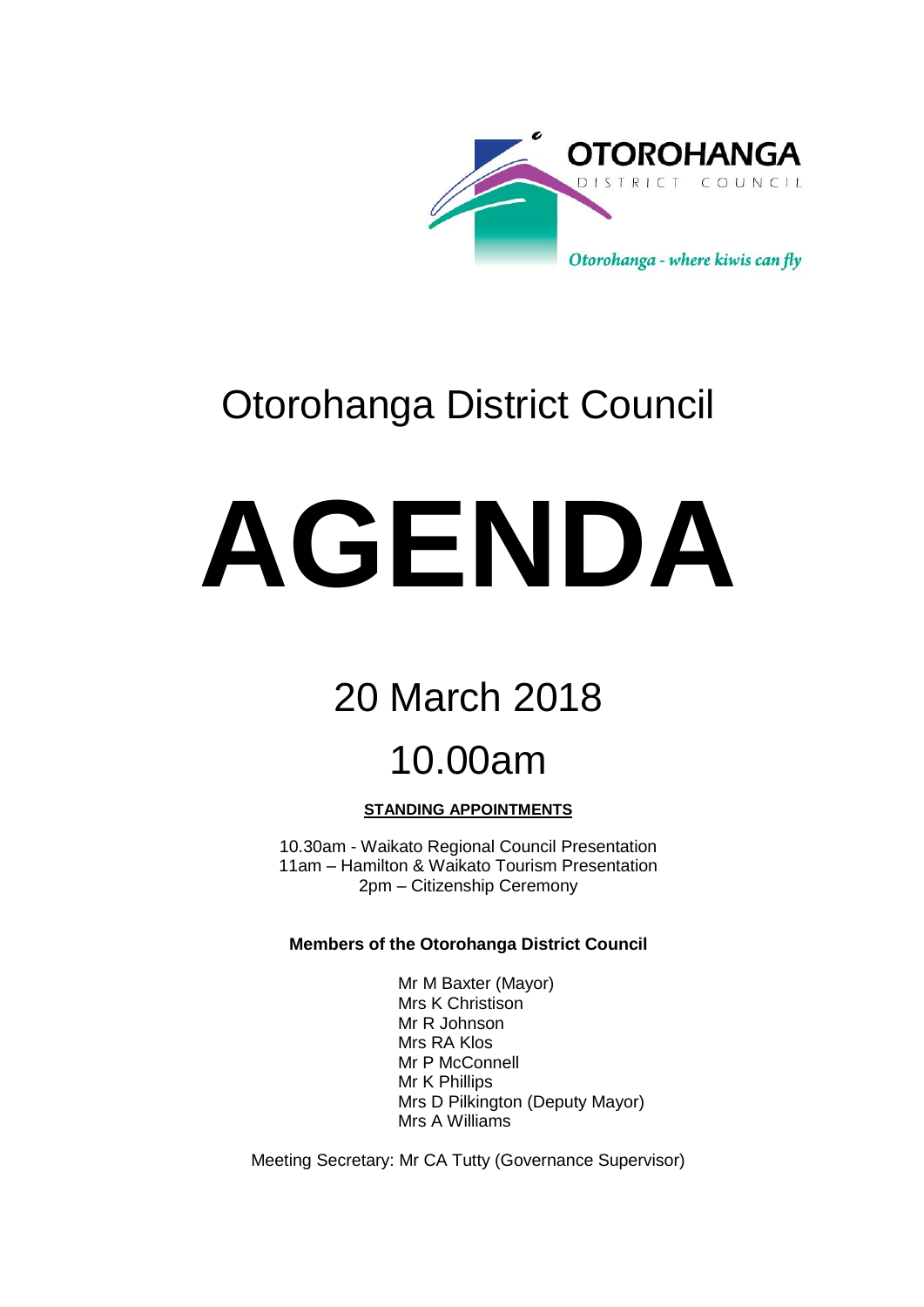## **OTOROHANGA DISTRICT COUNCIL**

20 March 2018

Notice is hereby given that an Ordinary meeting of the Otorohanga District Council will be held in the Council Chambers, 17 Maniapoto Street, Otorohanga on Tuesday 20 March 2018 commencing at 10am.

12 March 2018

**DC Clibbery CHIEF EXECUTIVE**

## **AGENDA**

**ORDER OF BUSINESS:**

| <b>ITEM</b>                                            | <b>PRECIS</b>                                                                                                                                             |                | <b>PAGE</b> |
|--------------------------------------------------------|-----------------------------------------------------------------------------------------------------------------------------------------------------------|----------------|-------------|
| <b>PRESENT</b>                                         |                                                                                                                                                           | 1              |             |
| <b>IN ATTENDANCE</b>                                   |                                                                                                                                                           | 1              |             |
| <b>APOLOGIES</b>                                       |                                                                                                                                                           | 1              |             |
| <b>OPENING PRAYER</b>                                  |                                                                                                                                                           | 1              |             |
|                                                        | <b>PUBLIC FORUM (UP TO 30 MINUTES)</b>                                                                                                                    | 1              |             |
|                                                        | <b>ITEMS TO BE CONSIDERED IN GENERAL BUSINESS</b>                                                                                                         | 1              |             |
|                                                        | CONFIRMATION OF MINUTES - OTOROHANGA DISTRICT COUNCIL - 20 FEB 2018<br>– OTOROHANGA COMMUNITY BOARD – 8 FEB 2018<br>- KAWHIA COMMUNITY BOARD - 2 FEB 2018 | 1              |             |
| <b>MATTERS ARISING</b>                                 |                                                                                                                                                           | 1              |             |
|                                                        | <b>DECLARATION OF CONFLICTS OF INTEREST</b>                                                                                                               | 1              |             |
| <b>REPORTS</b>                                         |                                                                                                                                                           |                |             |
| <b>ITEM 241</b>                                        | <b>PROPOSED KAWHIA PLAYGROUND UPGRADE</b>                                                                                                                 | $\overline{2}$ |             |
| <b>ITEM 242</b>                                        | <b>WAIKATO REGIONAL COUNCIL 2018 - 2028 LONG TERM PLAN</b><br><b>PRESENTATION - 10.30AM</b>                                                               | 3              |             |
| <b>ITEM 243</b>                                        | <b>HAMILTON AND WAIKATO TOURISM - SIX MONTHLY REPORT TO</b><br><b>OTOROHANGA DISTRICT COUNCIL - 11AM</b>                                                  | 3              |             |
| <b>ITEM 244</b>                                        | <b>APPLICATION FOR TEMPORARY ROAD CLOSURE</b>                                                                                                             | 4              |             |
| <b>ITEM 245</b>                                        | <b>WAIKATO REGIONAL AIRPORT – STATEMENT OF INTENT</b>                                                                                                     | 6              |             |
| <b>ITEM 246</b>                                        | DRAFT MANAGEMENT ACCOUNTS FOR THE PERIOD<br><b>ENDING 31 DECEMBER 2017</b>                                                                                | 14             |             |
| <b>ITEM 247</b>                                        | <b>HEALTH &amp; SAFETY REPORT -</b><br><b>SEPTEMBER 2017 TO FEBRUARY 2018</b>                                                                             | 15             |             |
| <b>ITEM 248</b>                                        | <b>MATTERS REFERRED - 20 FEBRUARY 2018</b>                                                                                                                | 19             |             |
| <b>MOTION TO EXCLUDE THE PUBLIC</b><br><b>ITEM 249</b> |                                                                                                                                                           |                |             |
| <b>GENERAL</b>                                         |                                                                                                                                                           | 21             |             |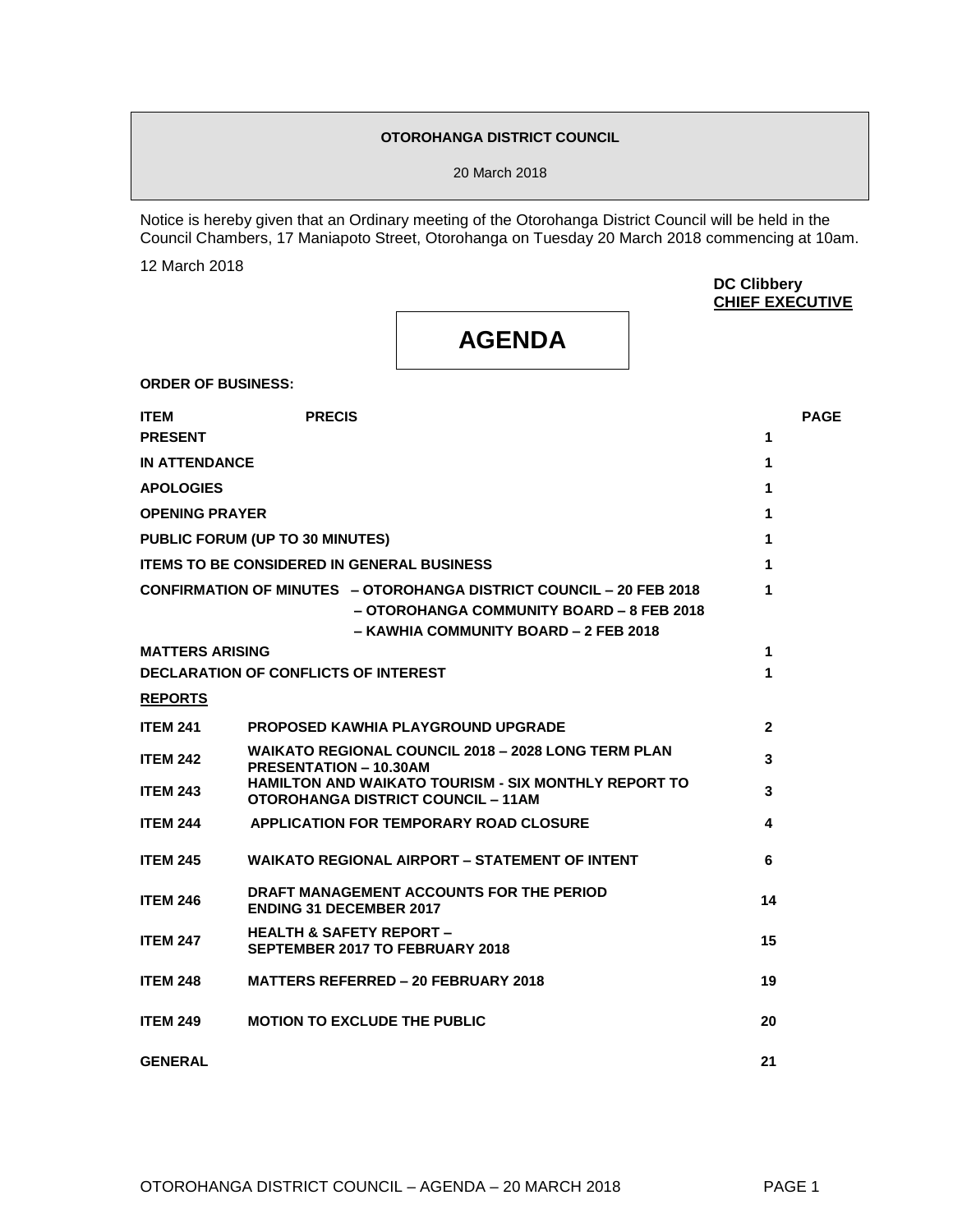## **REPORTS**

| <b>ITEM 241</b> | <b>PROPOSED KAWHIA PLAYGROUND UPGRADE</b> |
|-----------------|-------------------------------------------|
| To:             | <b>His Worship and Councillors</b>        |
| From:           | <b>Governance Supervisor</b>              |
| <b>Date</b>     | <b>20 March 2018</b>                      |

## **Relevant Community Outcomes**

Ensure services and facilities meet the needs of the Community

## **Executive Summary**

The Kawhia Community Board seeks support from Council for a new playground to be erected on the Omimiti Reserve in Kawhia, to be funded by the Kawhia Projects Trust.

## **Staff Recommendation**

It is recommended:

That Council approves and supports in principle the upgrading of the children's playground in the Omimiti Reserve to be undertaken by the Kawhia Community Projects Trust.

## **Report Discussion**

The Kawhia Community Projects Trust Inc. has approached Playground Creations (playground construction company) to provide a challenging playground on the Omimiti Reserve in Kawhia.

This project is being promoted by the Kawhia Community Projects Trust however the KCB is seeking permission to use the land and to seek Council support in principle for the proposal.

The proposed upgrade will cost approximately \$80,000 with the Trust making separate applications for funding to various organisations as well as Council.

Prepared by Colin Tutty **GOVERNANCE SUPERVISOR**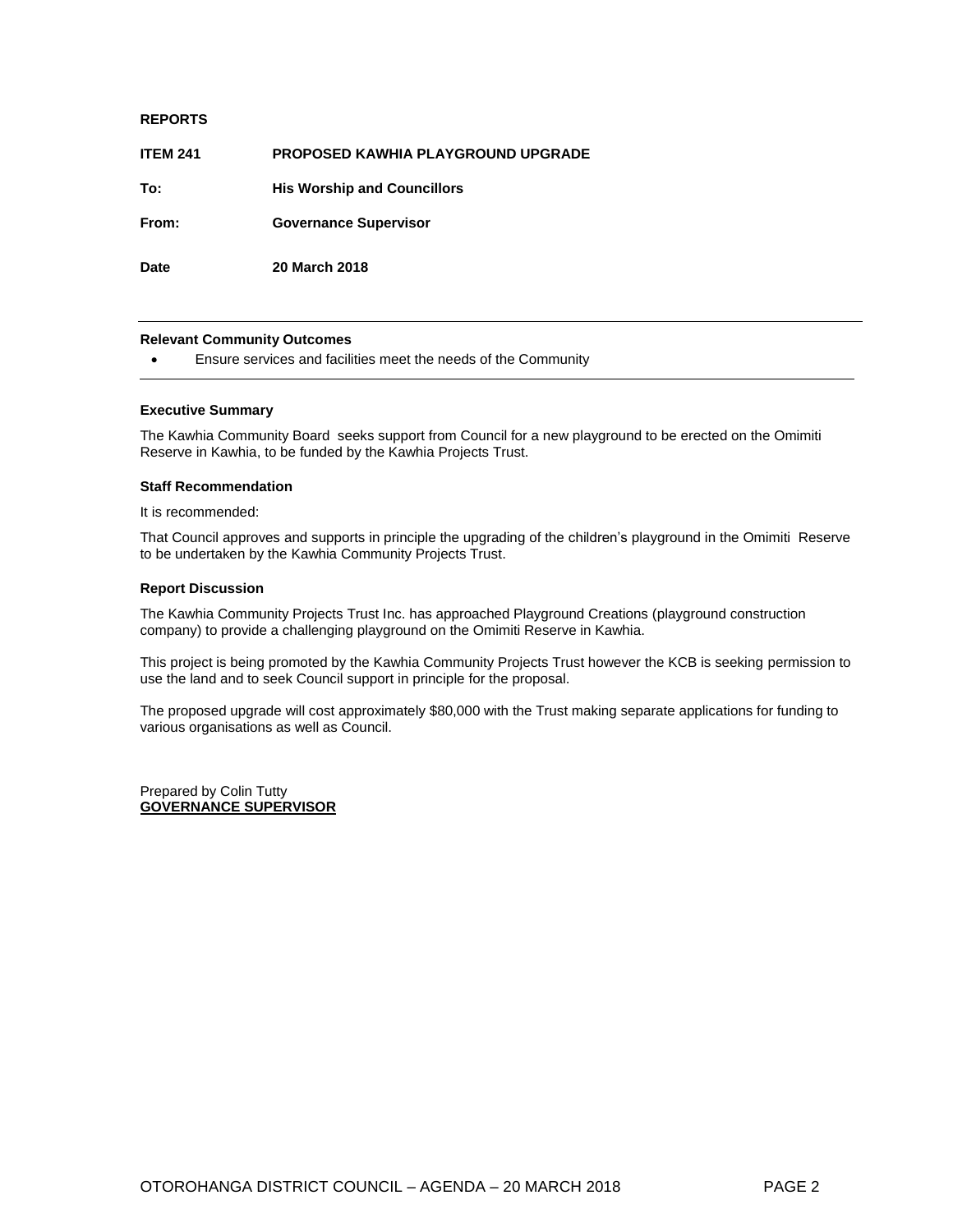## **ITEM 242 WAIKATOREGIONAL COUNCIL 2018–2028 LONG TERM PLAN PRESENTATION 10.30AM**

**To: His Worship and Councillors** 

**From: Governance Supervisor** 

**Date 20 March 2018**

## **Relevant Community Outcomes**

- Provide for the unique history and culture of the District
- Promote the local economy and opportunities for sustainable economic development

## **Executive Summary**

A presentation to be made by Waikato Regional Council in the 2018 – 2020 Long Term Plan.

## **Staff Recommendation**

That the presentation by the representatives of the Waikato Regional Council be received.

## Colin Tutty **GOVERNANCE SUPERVISOR**

| <b>ITEM 243</b> | <b>HAMILTON AND WAIKATO TOURISM - SIX MONTHLY REPORT TO OTOROHANGA</b><br><b>DISTRICT COUNCIL – 11AM</b> |
|-----------------|----------------------------------------------------------------------------------------------------------|
| To:             | <b>His Worship and Councillors</b>                                                                       |
| From:           | <b>Governance Supervisor</b>                                                                             |
| Date            | <b>20 March 2018</b>                                                                                     |

## **Relevant Community Outcomes**

- Provide for the unique history and culture of the District
- Promote the local economy and opportunities for sustainable economic development

## **Executive Summary**

A presentation to be made by Hamilton and Waikato Tourism.

## **Staff Recommendation**

That the presentation by the Chief Executive of Hamilton and Waikato Tourism for members information, be received.

Colin Tutty **GOVERNANCE SUPERVISOR**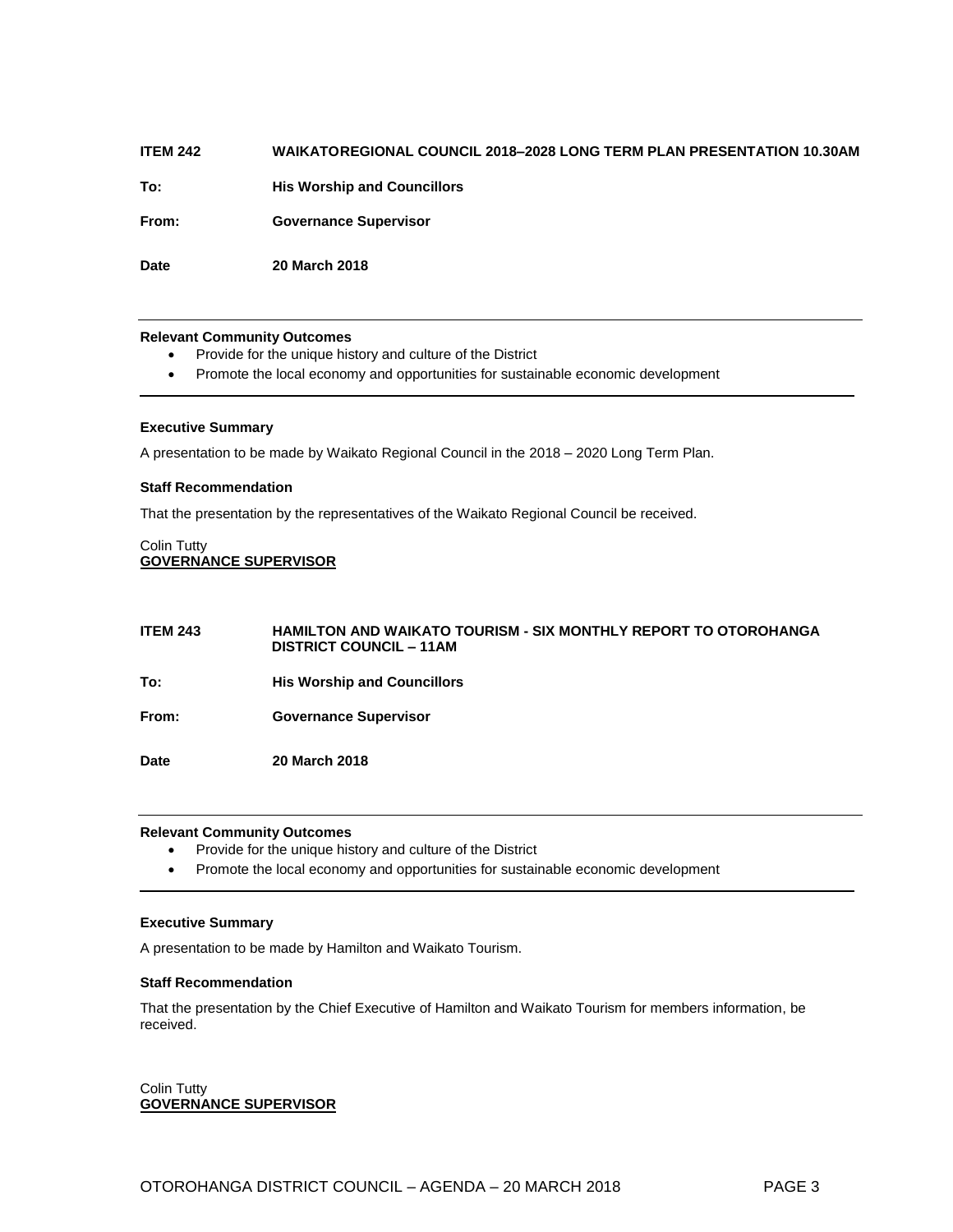## **ITEM 244 APPLICATION FOR TEMPORARY ROAD CLOSURE – HAMILTON CAR CLUB – PIRONGIA WEST RALLYSPRINT**

**To: His Worship the Mayor and Councillors Otorohanga District Council**

**From: Senior Engineering Assistant**

**Date: 20 March 2018**

## **Relevant Community Outcomes**

- Promote the local economy and opportunities for sustainable economic development
- Foster an involved and engaged Community

## **Executive Summary**

An application has been received from the Hamilton Car Club for the following road closure within the Otorohanga District, to enable the Hamilton Car Club to hold the Pirongia West Rally Sprint.

## **Staff Recommendation**

It is recommended that council approves a temporary road closure as follows:

| Purpose: | Pirongia West Rally Sprint |
|----------|----------------------------|
|          |                            |

Date: Sunday, 20 May 2018

Details of Closure: **PIRONGIA WEST ROAD** – From RP: 1057 to RP: 2021 (Pekanui / Okupata intersection)

## **Period of Proposed Closure**: 8:45am to 5:00pm

With the following conditions imposed:

- 1. Persons will be allowed through the closure in the event of an emergency.
- 2. Hamilton Car Club is to pay an application fee of \$400.00 towards the administration of the road closure to Otorohanga District Council.
- 3. Hamilton Car Club is to pay for all advertising costs to the appropriate newspapers. Public notice advertisements are to be published in the Waitomo News.
- 4. Hamilton Car Club is responsible for obtaining public liability insurance (and paying the cost thereof) to a minimum value of \$2,000,000. This is required to indemnify Council against any damage to the property or persons as a result of rally activities during the road closure period.
- 5. Hamilton Car Club is to pay Otorohanga District Council a bond of \$5000.00 to be held in lieu of any repairs that may require carrying out, post-rally.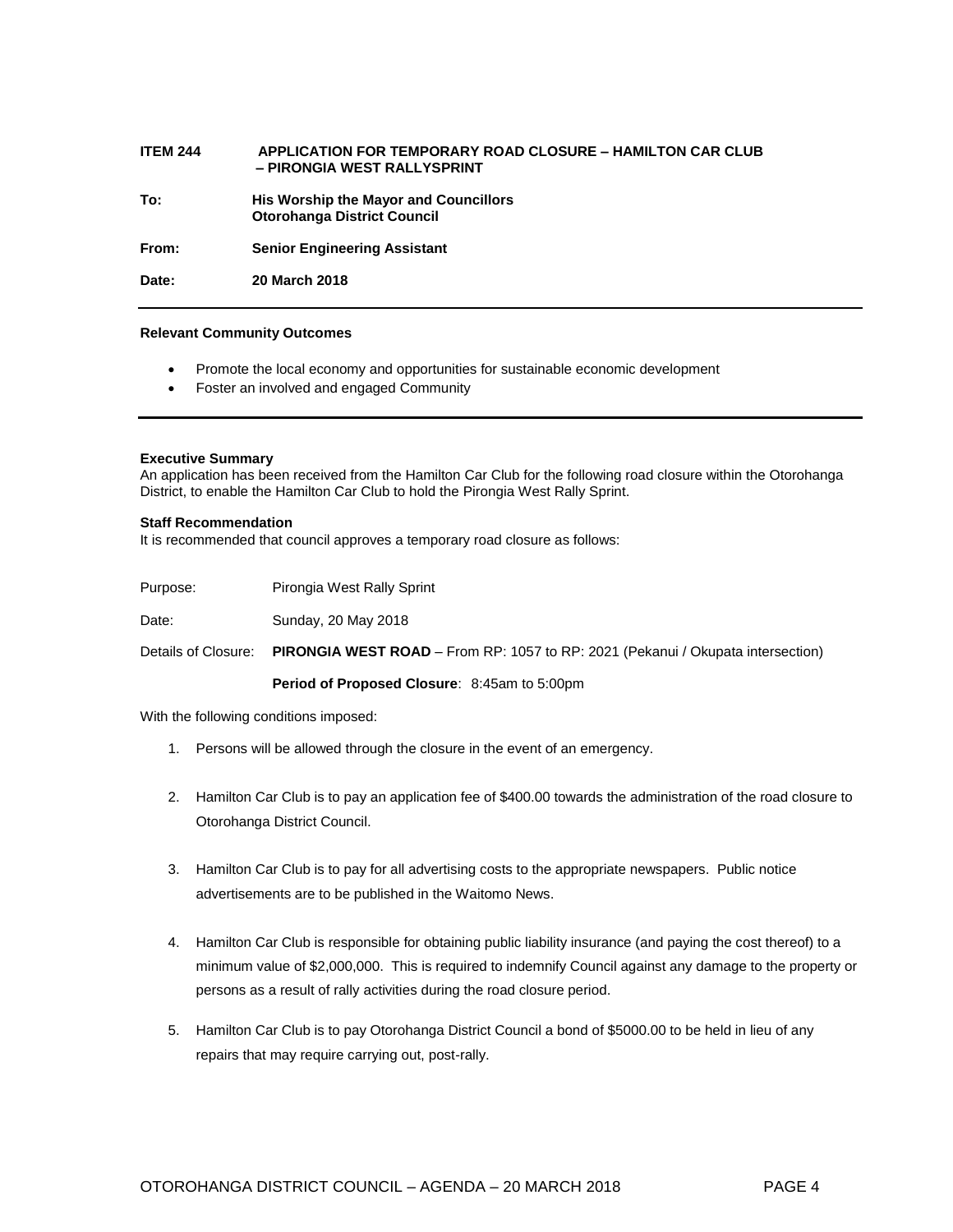- 6. Hamilton Car Club is to comply with the objection provisions contained in the Transport (Vehicular Traffic Road Closure) Regulations 1965.
- 7. Hamilton Car Club is to liaise, and provide evidence of liaison with all operators and businesses that may be affected by the road closures.
- 8. Hamilton Car Club is to consult with all residents of all properties on the roads intending to be closed and also the residents on roads connecting with roads intending to be closed, including any, no exit roads. Two mail drops to residents are to be carried out. All initial mail drops to residents are to be approves by Council staff before distribution commences. The subsequent mail drop is to be completed no later than ten full days before the proposed closures.
- 9. Hamilton Car Club is solely responsible for signposting and policing of the roads to be closed, to ensure that only vehicles connected with the event have access to the road closure areas. This includes arranging the delivery, erection and staffing of all road closure barriers and the removal thereof after closures. All gates and entranceways are to be taped and to ensure its removal thereafter.
- 10. Signs advising of the road closures are to be erected at the start and end of the closed portions of the roads and on each intersecting road two weeks prior to the road closure. All signs are to be removed immediately after the closure. A Hamilton Car Club representative is to meet with Council Engineering staff regarding the required signs format, size, location and quantity of signs for approval before they are manufactured and erected.

## **Report Discussion**

Hamilton Car Club have applied for this road closure pursuant to the Tenth Schedule of the Local Government Act 1974.

They are prepared to comply with the objection provisions contained in the Transport (Vehicular Traffic Road Closure) Regulations 1965. Hamilton Car Club, are in the process of obtaining consents from residents of the affected areas, indicating agreement for the road closures. They have also conducted an initial letter drop and will carry out a reminder mail drop no later than ten full days before the proposed closure.

This event is also a major fundraising event for Ngutunui School, who provide an off-road venue, sausage sizzle and catering for the competitors and visitors to the school and the event.

## Marion Fleming **SENIOR ENGINEERING ASSISTANT**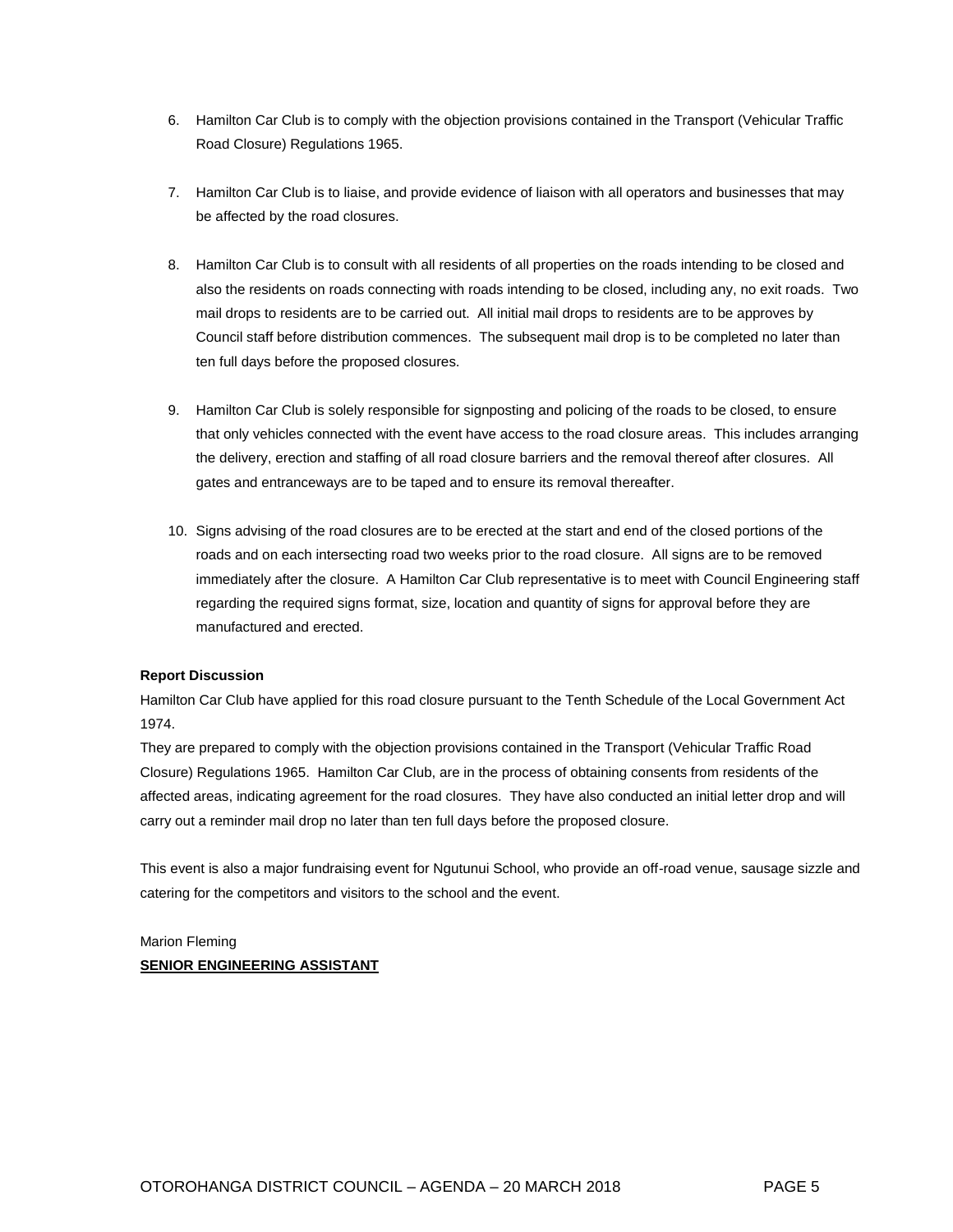| <b>ITEM 245</b> | <b>WAIKATO REGIONAL AIRPORT - STATEMENT OF INTENT</b>                     |
|-----------------|---------------------------------------------------------------------------|
| To:             | His Worship the Mayor & Councillors<br><b>Otorohanga District Council</b> |
| From:           | <b>Finance and Administration Manager</b>                                 |
| Date:           | 20 <sup>th</sup> March 2018                                               |

## **Relevant Community Outcomes**

- Ensure services and facilities meet the needs of the Community
- Promote the local economy and opportunities for sustainable economic development

## **Executive Summary**

Waikato Regional Airport Ltd has issued its Statement of Intent for 2018/19

## **Staff Recommendation**

It is recommended:

That the Waikato Regional Airport Statement of Intent be received.

## **Report Discussion**

Waikato Regional Airport Ltd (Hamilton International Airport) is jointly owned by five local authorities: Hamilton City, Waikato District, Waipa District, Otorohanga District and Matamata- Piako District Councils.

Otorohanga District Councils Shareholding is 3.125%.

The attached Statement of Intent sets out WRALs Strategic Intent, Goals, Nature and Scope of activities to be undertaken and Performance Targets for the next three years.

**Graham Bunn FINANCE AND ADMINISTRATION MANAGER**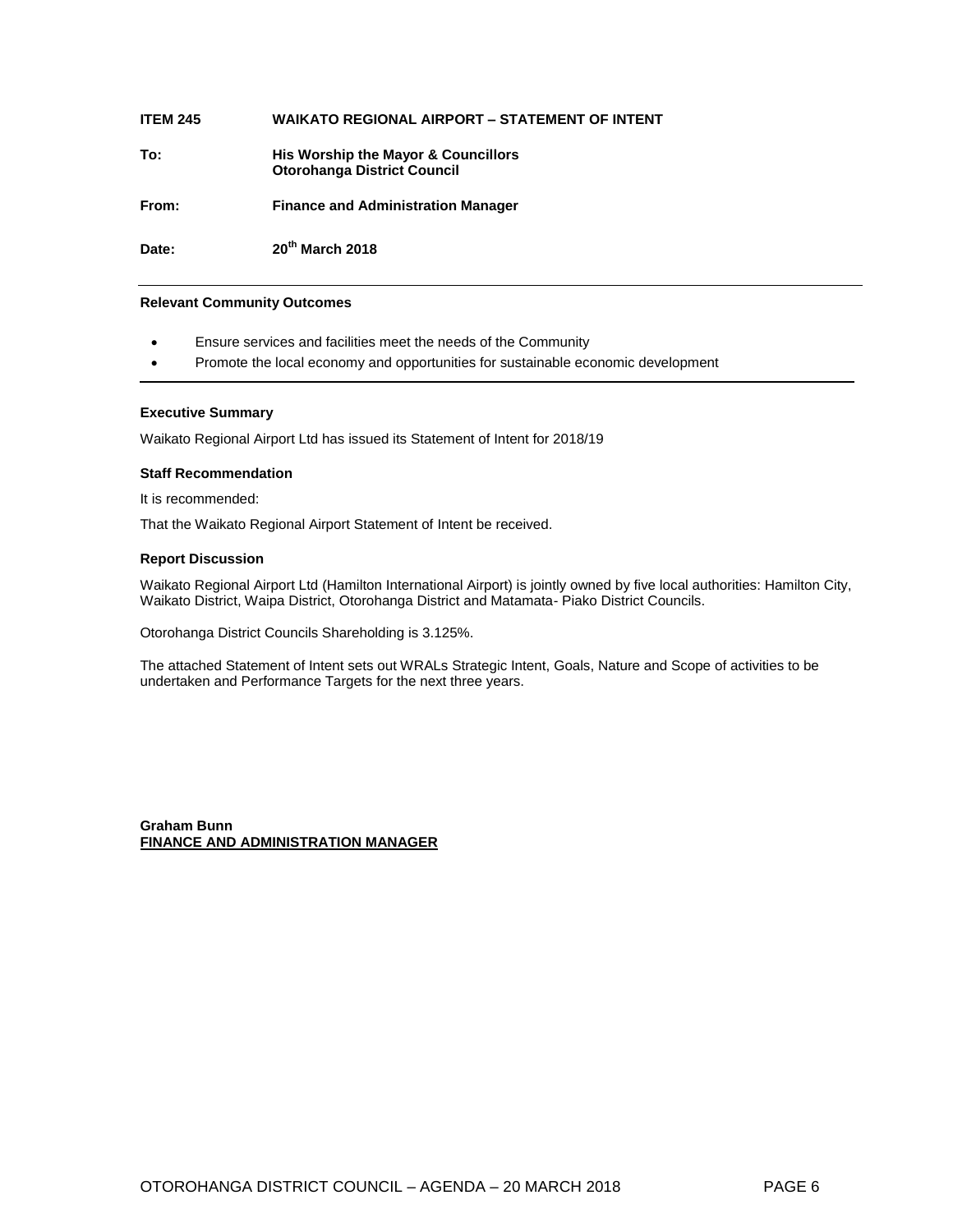



# **Waikato Regional Airport Limited Statement of Intent** 2018/2019

**June 2018**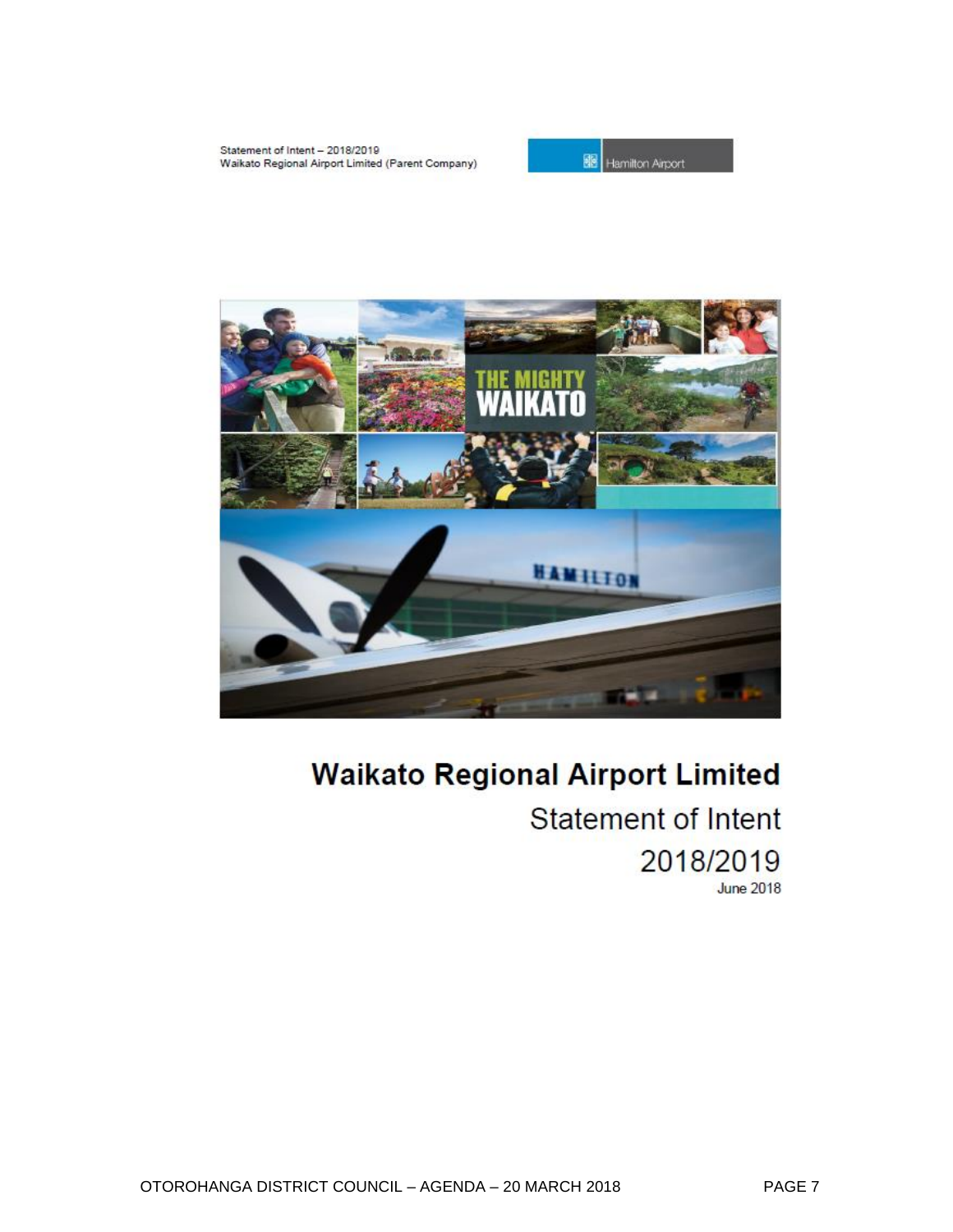

#### **Introduction**  $1.0$

This statement is presented by the Directors in accordance with s.64 (1) of the Local Government Act 2002 and sets out the Board's intentions for the Company for the year ending 30 June 2019 and succeeding two financial years.

#### $2.0<sub>1</sub>$ **Strategic Intent**

The Airport has identified its core purpose and key objectives that recognise the strategic intent of the business:

## **Core Purpose**

- 1. Enabler of air services to the region.
- 2. Operate a first class, safe and compliant regional airport.
- 3. Strategic positioning of the business to enhance capital value.

### Key Objectives of Waikato Regional Airport Limited

- 1. Operate an efficient and compliant airport.
- 2. Enhance the traveller experience.
- 3. Maintain a viable aeronautical business.
- 4. Maximise revenue diversification through non-aeronautical business opportunities.

## Key Objectives of the Group (incorporating Titanium Park Limited & Hamilton Waikato Tourism **Limited**)

- 1. Operate an efficient and compliant airport.
- 2. Enhance the traveller experience.
- 3. Maintain a viable aeronautical business.
- 4. Maximise revenue diversification through non-aeronautical business opportunities.
- 5. Develop and optimise the land holdings of the Group to generate a long-term property income from a diversified property portfolio.
- 6. To promote the Hamilton & Waikato region as an appealing destination to international and domestic visitors.

#### $3.0$ In Pursuing its Goals the Company will:

- At all times behave in a professional and ethical manner in all its business dealings with its customers and stakeholders.
- Be a good employer.
- Ensure a safe and healthy work place environment that complies with government legislation. ٠
- Identify and recognise Shareholders' expectations, within the bounds of corporate prudence.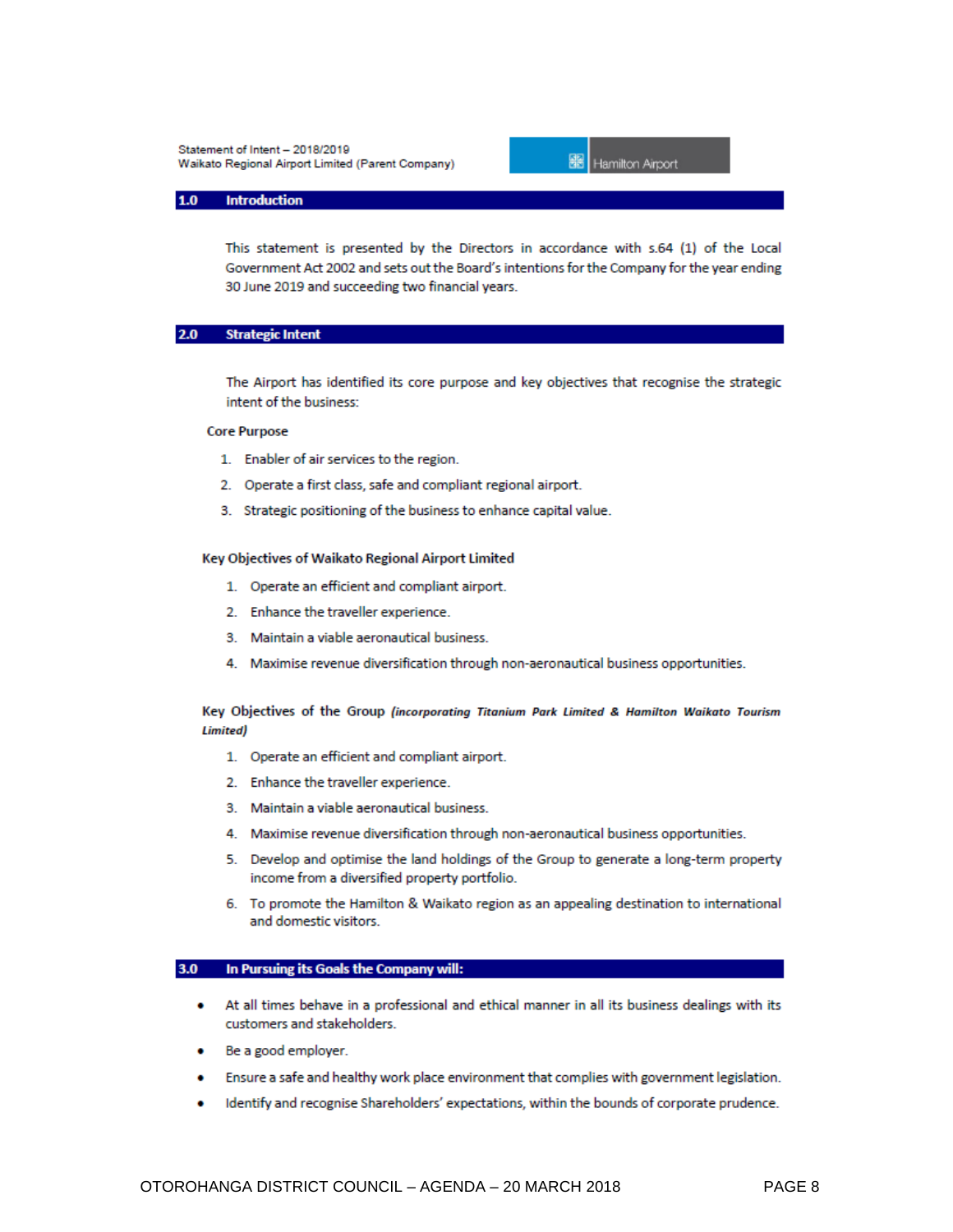

#### 4.0 **Nature and Scope of Activities to be Undertaken**

## (4.1) Operate an efficient and compliant airport

Operate a safe, secure and compliant airport by providing for essential projects together with any compliance expenditure warranted.

## (4.2) Enhance the traveller experience

Maximise traveller satisfaction and airport experience.

#### $(4.3)$ Maintain a viable aeronautical business

Identify opportunities to develop new, and expand existing, domestic passenger services.

Promote development and growth of the general aviation sector.

To allow the main runway to be extended when supported by an appropriate business case.

Position and protect the airport as an efficient, cost-effective international port of arrival for private, corporate and medical aircraft.

## (4.4) Maximise revenue diversification through non-aeronautical business opportunities

Support the development of land within the bounds of a sound strategic approach to longterm planning for the airport precinct by its subsidiary Titanium Park Limited (TPL).

TPL will identify and market for sale or development all available surplus airport-owned land in a planned and co-ordinated approach.

Look to develop, design and build opportunities and additional non-aeronautical revenue streams.

Land sales and property development are always subject to volatility dependent on regional and national economic conditions. Therefore, this presents a degree of risk for the Group that will be carefully managed.

#### Ensure appropriate internal and external resource to enable a commercially driven and high  $(4.5)$ performing organisation

Knowledgeable and capable, high performing and appropriately resourced management team to ensure sound reporting and accountability, and delivery of the strategic plan.

## (4.6) Capital Expenditure

Planned major capital expenditure included in the three-year forecast is:

- 2019  $$1.1m$
- 2020 \$1.4m
- 2021 \$1.5m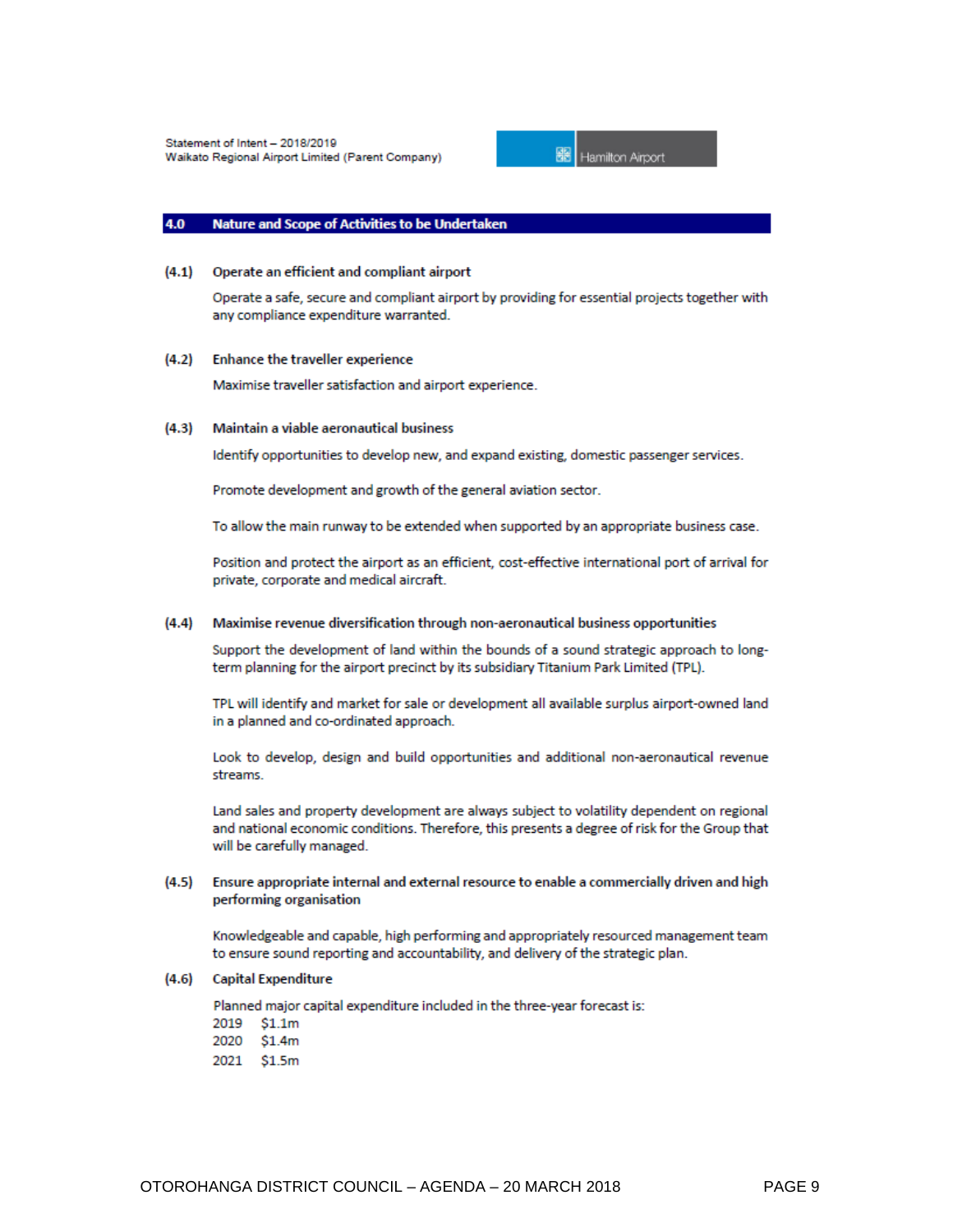

## **Strategic Activities**

Key activities for the 2018/19 year are:

- Optimise domestic passenger services and the customer experience;
- Maximise property lease income.
- Continue to implement the comprehensive property business plan that will address development and investment opportunities to grow long term property income for the Group.
- Finalise the most appropriate future operating model for the hotel.
- Review zoning and master planning for the WRAL farm. ä,

#### $5.0$ **Performance Targets**

The following annual performance targets are for Waikato Regional Airport Limited (Parent).

| Years ending 30 June |                                                      | 2019 | 2020 | 2021 |
|----------------------|------------------------------------------------------|------|------|------|
|                      | 5.1 Shareholders' funds to total assets a minimum of | 65%  | 65%  | 65%  |

**Definitions:** Shareholders' funds: Total assets:

Total assets less the total liabilities.

The value of all assets reported in the Company's statement of financial position at the end of each reporting period.

|                                       |                                                                           | Year Ending 30 June |               |               |
|---------------------------------------|---------------------------------------------------------------------------|---------------------|---------------|---------------|
| <b>Based on the company forecasts</b> |                                                                           | 2019                | 2020          | 2021          |
| 5.2                                   | Earnings before interest, taxation<br>& depreciation (EBITDA) of at least | \$3,000,000         | \$3,200,000   | \$3,400,000   |
| 5.3                                   | Net profit after tax of no less than                                      | \$75,000            | \$150,000     | \$200,000     |
| 5.4                                   | Net cash flow (operating & investing)                                     |                     |               |               |
|                                       | Net operating cash flow                                                   | \$1,600,000         | \$1,800,000   | \$2,000,000   |
|                                       | Net investing cash flow (excl TPL)                                        | (\$3,050,000)       | (\$1,800,000) | (\$1,950,000) |
|                                       | <b>Funding Titanium Park Limited</b>                                      | ( \$200,000]        | \$100,000     | \$100,000     |
|                                       |                                                                           |                     |               |               |
|                                       | Total net cash flow (operating & investing)<br>at least                   | (S1,650,000)        | \$100,000     | \$150,000     |
|                                       | Net debt a maximum of                                                     | \$18,000,000        | \$18,000,000  | \$18,000,000  |
| 5.5                                   | Total liabilities/shareholders' funds<br>(debt/equity ratio) a maximum of | 35:65               | 35:65         | 35:65         |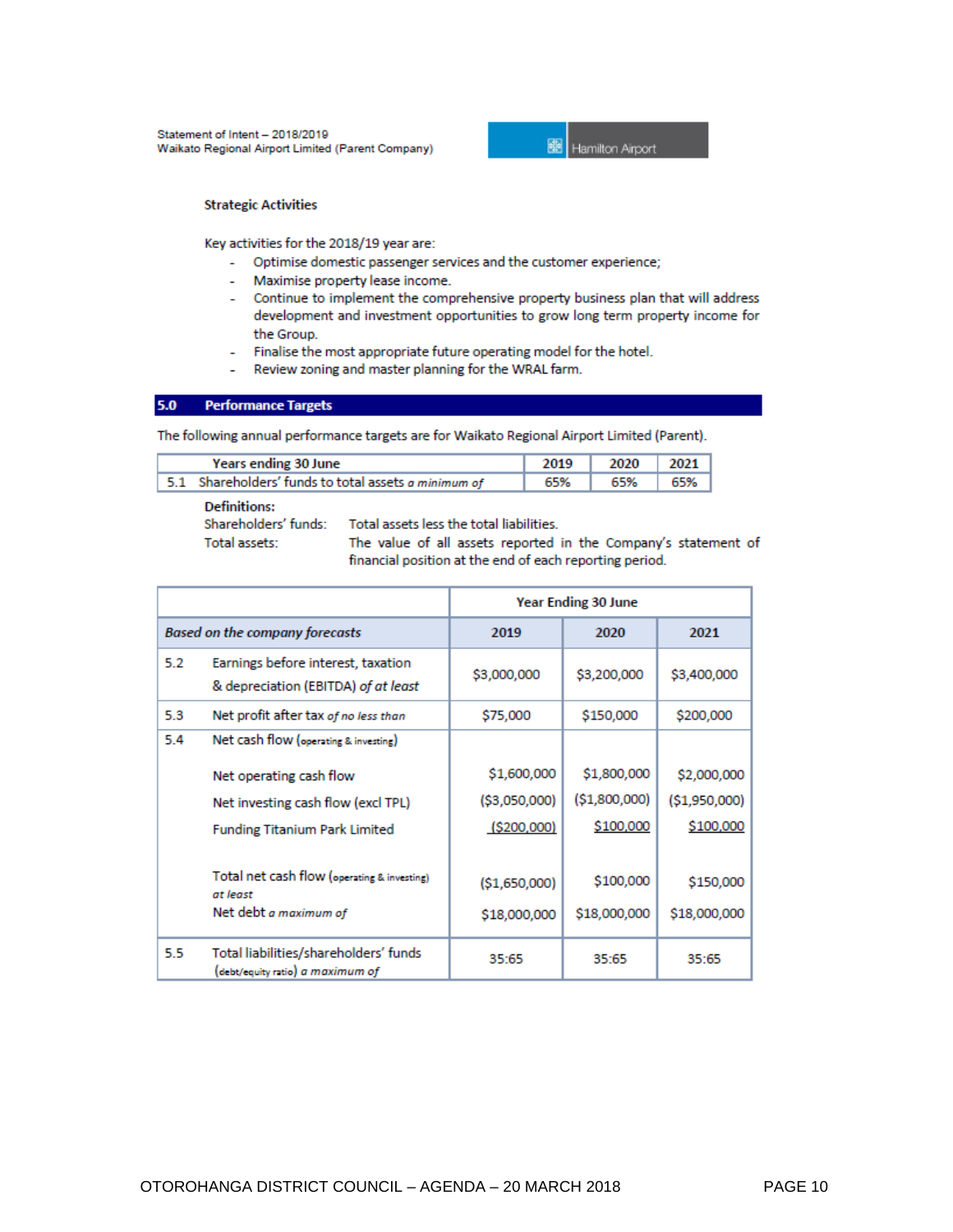

| 5.6                               | Percentage of non-landing charges<br>revenue of at least                                                                                                                                                                       | 74%   | 74%  | 74%  |  |
|-----------------------------------|--------------------------------------------------------------------------------------------------------------------------------------------------------------------------------------------------------------------------------|-------|------|------|--|
| 5.7                               | Interest cover of at least<br>(The interest cover measures the number<br>of times the net profit before interest, tax<br>and depreciation (EBITDA) covers interest<br>paid on debt.)                                           | 4.0x  | 4.0x | 4.0x |  |
| 5.8                               | Net profit before tax, interest,<br>revaluations to total assets                                                                                                                                                               | 0.5%  | 0.5% | 0.5% |  |
| 5.9                               | Net profit before tax, interest,<br>revaluations to shareholder funds                                                                                                                                                          | 0.5%  | 0.5% | 0.5% |  |
| 5.10                              | Net profit after tax, interest,<br>revaluations to total assets                                                                                                                                                                | 0.08% | 0.1% | 0.1% |  |
| 5.11                              | Net profit after tax, interest,<br>0.1%<br>0.1%<br>0.1%<br>revaluations to shareholder funds                                                                                                                                   |       |      |      |  |
| Non-financial performance targets |                                                                                                                                                                                                                                |       |      |      |  |
| 5.12                              | <b>Health &amp; Safety</b>                                                                                                                                                                                                     |       |      |      |  |
|                                   | 5.12.1 Facilitate Health & Safety meetings every 2 months with representatives from each<br>company department                                                                                                                 |       |      |      |  |
|                                   | 5.12.2 Zero Work Safe notifiable accidents/injuries                                                                                                                                                                            |       |      |      |  |
|                                   | 5.12.3 Independently review and audit the Health and Safety system each year.                                                                                                                                                  |       |      |      |  |
| 5.13                              | <b>Operational Compliance</b>                                                                                                                                                                                                  |       |      |      |  |
|                                   | 5.13.1 To achieve the Airport Certification Standards as required by the Civil Aviation<br>Authority and as evidenced by Civil Aviation Authority audit reports                                                                |       |      |      |  |
|                                   | 5.13.2 Ensure airport is operationally available for all scheduled passenger services (except<br>for uncontrollable events)                                                                                                    |       |      |      |  |
|                                   | 5.13.3 Facilitate noise management meetings every 4 months in accordance with the Noise<br>Management Plan                                                                                                                     |       |      |      |  |
| 5.14                              | <b>Customer Satisfaction</b>                                                                                                                                                                                                   |       |      |      |  |
|                                   | 5.14.1 Collect, document and act (where viable) on customer feedback forms to<br>continuously monitor and improve the customer experience. Maintain a database to<br>ensure recurring negative feedback is promptly acted upon |       |      |      |  |

#### $6.0$ **Statement of Accounting Policies**

The accounting policies adopted by the Group for the year ending 30 June 2019 and succeeding 2 years are those as adopted in the 2017 Annual Report prepared under Tier 2 of the Public Benefit Entity Standards Reduced Disclosure Regime (PBE Standards RDR).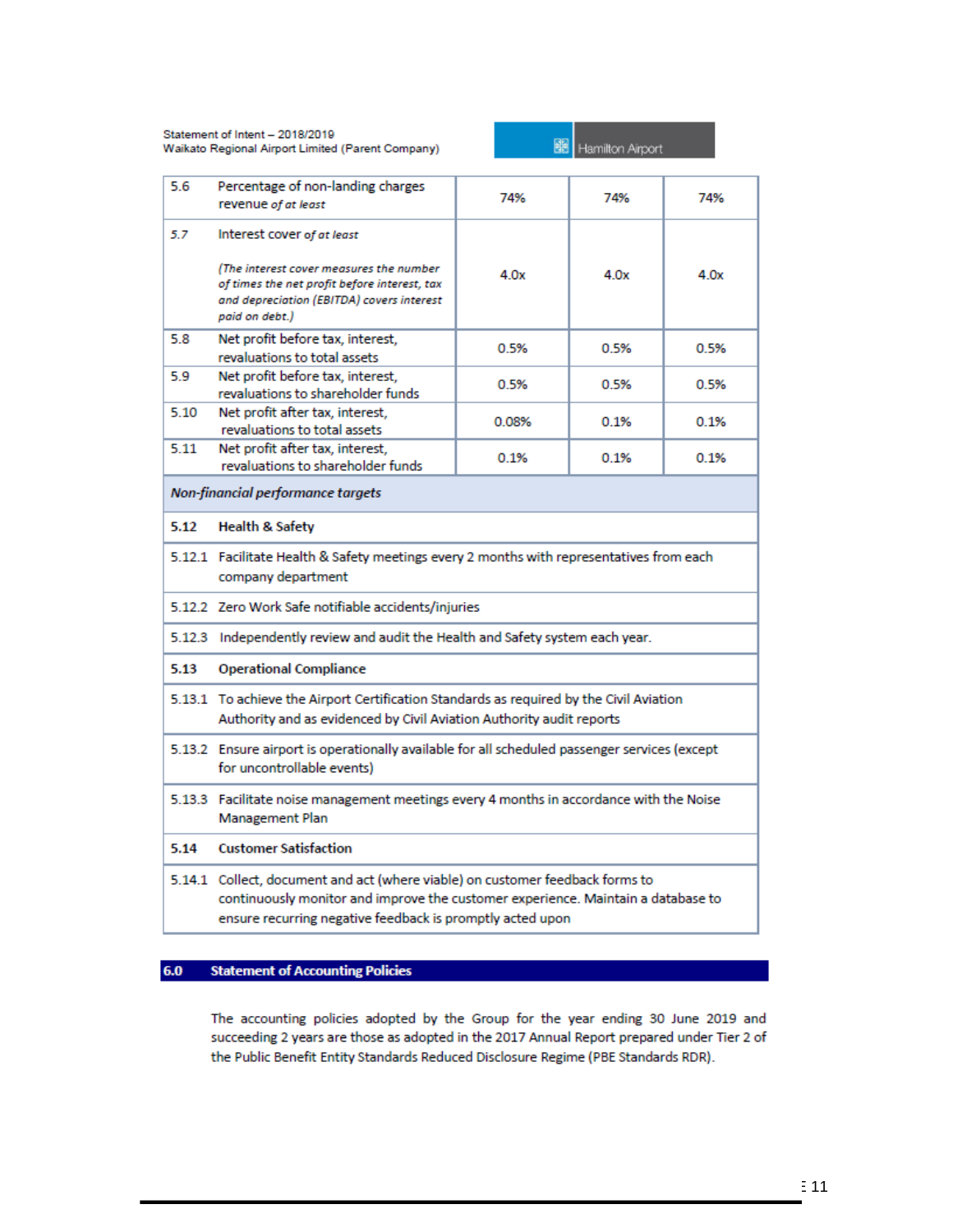

#### $7.0$ **Dividend Policy**

WRAL will review payment of an ordinary annual dividend based on the forecast Cash Flow for the year 2018-19 and propose to make a decision in the last quarter of the financial year ending 2019-20.

#### 8.0 Information to be provided to Shareholders

- $9.1$ The Annual Report of the Company.
- An Interim Report circulated to Shareholders each half-year including a Chair's Report, 9.2 Consolidated Income Statement, Consolidated Balance Sheet and progress against **Financial Performance Targets.**
- $9.3$ Shareholder Briefings.

#### $9.0$ **Future Investment Proposals**

If the Company wishes to subscribe for, purchase, or otherwise acquire shares in any other company or any other organisation it can do so only after first obtaining approval from the majority of shareholders at either a General Meeting or at a Special Meeting convened for that purpose.

## 10.0 Commercial Value of the Shareholders Investment

No valuation of shares has been completed.

The consolidated balance sheet of WRAL as at 30 June 2017 shows shareholder equity of \$82m. Company Property, Plant & Equipment is based upon a 2016 valuation and land which was revalued as at 30 June 2017. Company assets such as runways, aprons, taxiways and the terminal building are based upon depreciated replacement cost.

#### $11.0$ **Compensation from Local Authorities**

There are no activities of the Company for which the Directorate would seek compensation from any local authority.

#### $12.0$ **Major Transactions**

Shareholders approve major transactions via a special resolution. A major transaction is defined as:

- the acquisition of, or an agreement to acquire (whether contingent or not), assets (a) the value of which is more than 10% of the value of the Company's assets before the acquisition; or
- (b) the disposition of, or an agreement to dispose of (whether contingent or not), assets the value of which is more than 10% of the value of the Company's assets before the disposition; or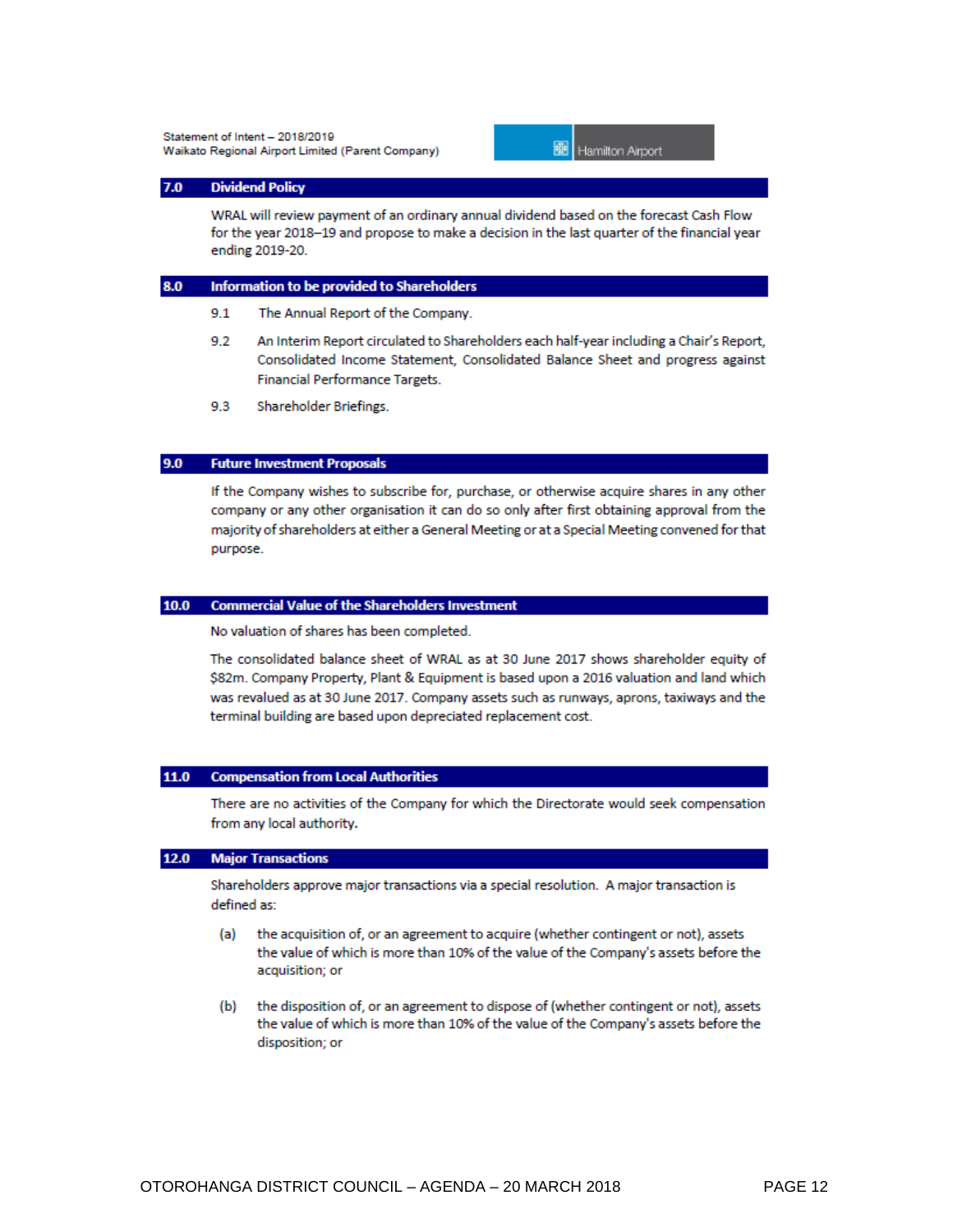

a transaction which has or is likely to have the effect of the Company acquiring rights  $(c)$ or interests or incurring obligations or liabilities, the value of which is more than 10% of the value of the company's assets before the transaction;

but does not include:

 $(d)$ any transaction entered into by a receiver appointed pursuant to a security over all or substantially all of the property of the Company.

Nothing in paragraph (c) of this definition applies by reason only of the Company giving, or entering into an agreement to give, a floating charge secured over assets of the Company the value of which is more than 10% of the value of the company's assets for the purpose of securing the repayment of money or the performance of an obligation.

There are no major transactions planned during the period.

## 13.0 Health and Safety

The Board and Management will ensure that all requirements to the Health and Safety at Work Act 2015 are maintained. This will be achieved by the engagement of an independent consultant and audit processes to ensure the organisation and its subsidiary companies are maintaining compliant and best practise processes. At all times the Company will continue to monitor and review health and safety requirements via monthly reporting.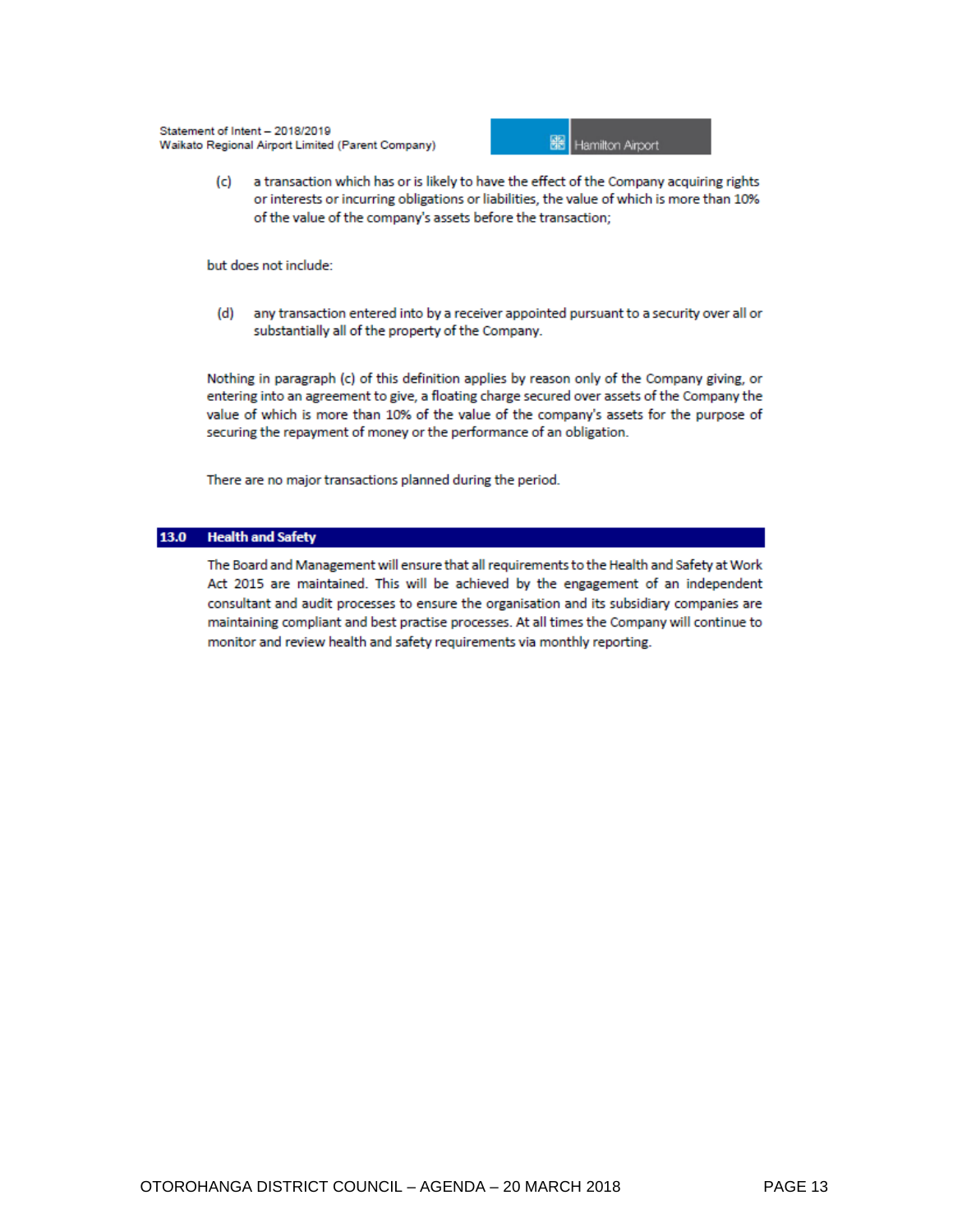## **ITEM 246 DRAFT MANAGEMENT ACCOUNTS FOR THE PERIOD ENDING 31 DECEMBER 2017**

**To: His Worship the Mayor & Councillors Otorohanga District Council**

**From: District Accountant**

**Date: 20 March 2018**

## **Relevant Community Outcomes**

- Ensure services and facilities meet the needs of the Community
- Promote the local economy and opportunities for sustainable economic development
- Foster an involved and engaged Community

## **Executive Summary**

The Draft Management Accounts for the period ended 31 December 2017 are attached under separate cover.

## **Staff Recommendation**

It is recommended:

That the Draft Management Accounts for the period ended 31 December 2017 be received.

## **B O'Callaghan DISTRICT ACCOUNTANT**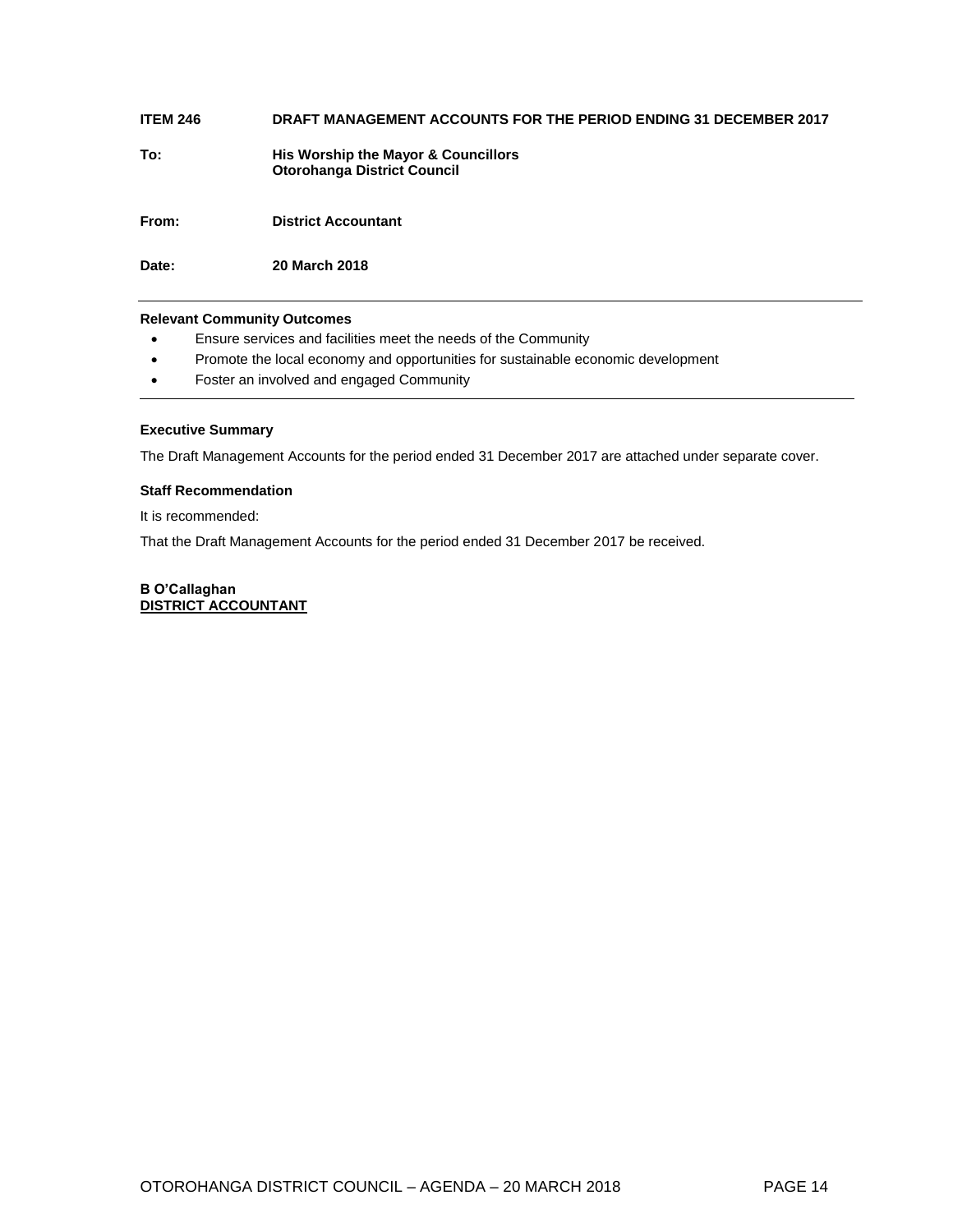## **ITEM 247 HEALTH & SAFETY REPORT – SEPTEMBER 2017 TO FEBRUARY 2018**

**To: His Worship the Mayor and Councillors Otorohanga District Council**

**From: Health and Safety Advisor**

**Date: 20 March 2018**

## **Relevant Community Outcomes**

- The Otorohanga District is a safe place to live
- Ensure services and facilities meet the needs of the Community

## **Executive Summary**

To advise Councillors of Council's processes, status and recent actions in relation to issues of health and safety.

## **Staff Recommendation**

It is recommended that the report be received.

## **Report Discussion**

## **Regulations**

WorkSafe are still focusing on asbestos protocols and enforcement. An Asbestos Liaison Protocol is about to be signed off by the Waikato and Bay of Plenty Councils, including regional and DHBs.

On 1 December 2017 the Health and Safety at Work (Hazardous Substances) Regulations 2017 came into force.

## **Compliance**

Council's water treatment plants recently complied with their annual inspection carried out by an independent company (Inferno Consultants) and Location Compliance Certificates were issued. Our water services staff have current approved handler certificates.

## Auditing

Council staff continue to audit contractors and internal events to ensure safety compliance. Results have been very good.

## **Sun Protection Policy**

This is a new policy that has been signed off by management. It encompasses both the Council's and the employees' responsibilities around sun protection. Council supplies employees with sunscreen, sun hats and sun glasses. Staff that work predominately outdoors are provided with shirts that are both hi viz and long sleeved.

## Lone Work Devices

It has become apparent that the Spot Gen3 does not keep our staff totally accessible in the event of an emergency. Staff are currently researching a different system.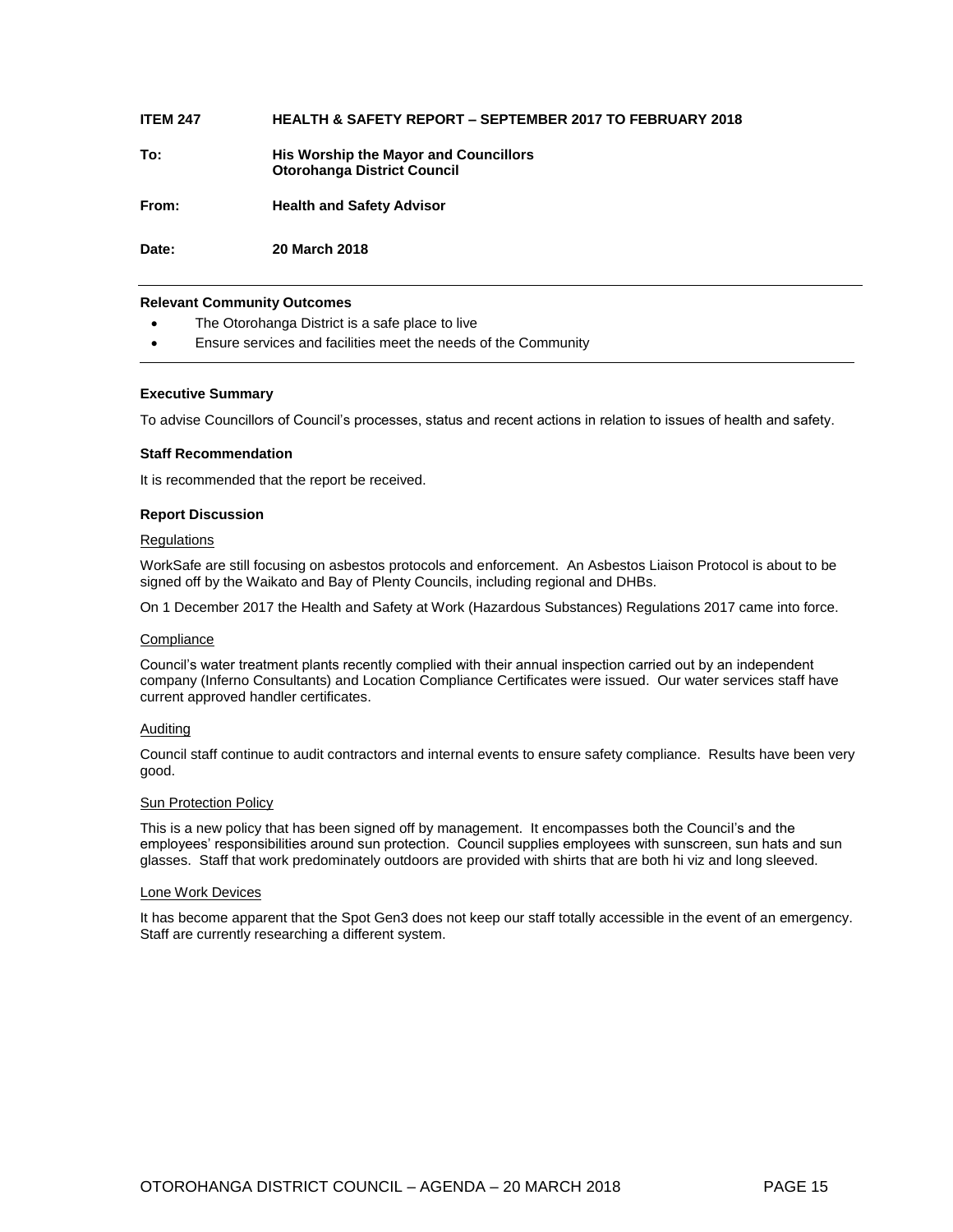## SHE Contractor Health & Safety Pre-Qualification Scheme

This project has been implemented across the district. Assistance has been offered to smaller contractors requiring help. Council's processes and procedures have incorporated this requirement.

## **Staff Training**

The following staff have recently undertaken training:

| <b>Training</b>                 | <b>Staff</b>                             | Expiry        |
|---------------------------------|------------------------------------------|---------------|
| Workplace First Aid Refresher   | Jaime McLellan<br>Hano Green<br>Wayne Pu | October 2019  |
| Confined Spaces & Gas Detection | Manga Roach<br>Kevin Adams               | November 2019 |
| Traffic Controller (TC)         | Dain Rothery                             | January 2021  |
|                                 | Alex Riddleston-Barrett                  | February 2021 |

## Work Related Accidents, Incidents and Near Misses

During this six month period September 2017 to February 2018 the following accidents/incidents have been reported:

|          | Injury          | Event                                                | Treatment |
|----------|-----------------|------------------------------------------------------|-----------|
|          | Strain          | Assist lifting office desk. Lower back strain        | Rest      |
|          | <b>Bruising</b> | Hit head on gantry during pump refit                 | Rest      |
| $\Omega$ | Strain          | Pulled calf muscle walking up steep steps            | Rest      |
| $\Delta$ | Slip/Bruising   | Slipped on soap spilt on the floor in men's bathroom | Nil       |

## **Staff Wellness**

The following are the number of staff sick days during this period. These calculations vary considerable from the last reporting period because two additional staff members have been employed.

Also during this period, one of the building team was off work from mid-January to the end of February on ACC after knee surgery, which was not a work related injury. Another staff member has been receiving chemo therapy since mid-November and is back at work on a part time basis.

| <b>Month</b>          | <b>Sick Days</b> | <b>Total Working Days Across All</b><br><b>Staff</b> |
|-----------------------|------------------|------------------------------------------------------|
| <b>September 2017</b> | $12.5$ days      | 819 days                                             |
| <b>October</b>        | $17.5$ days      | 853 days                                             |
| <b>November</b>       | 32 days          | 901 days                                             |
| <b>December</b>       | 12 days          | 779 days                                             |
| January 2018          | 32 days          | 859 days                                             |
| <b>February</b>       | 30 days          | 779 days                                             |

Otherwise, a number of staff continue their personal fitness regime outside of working hours.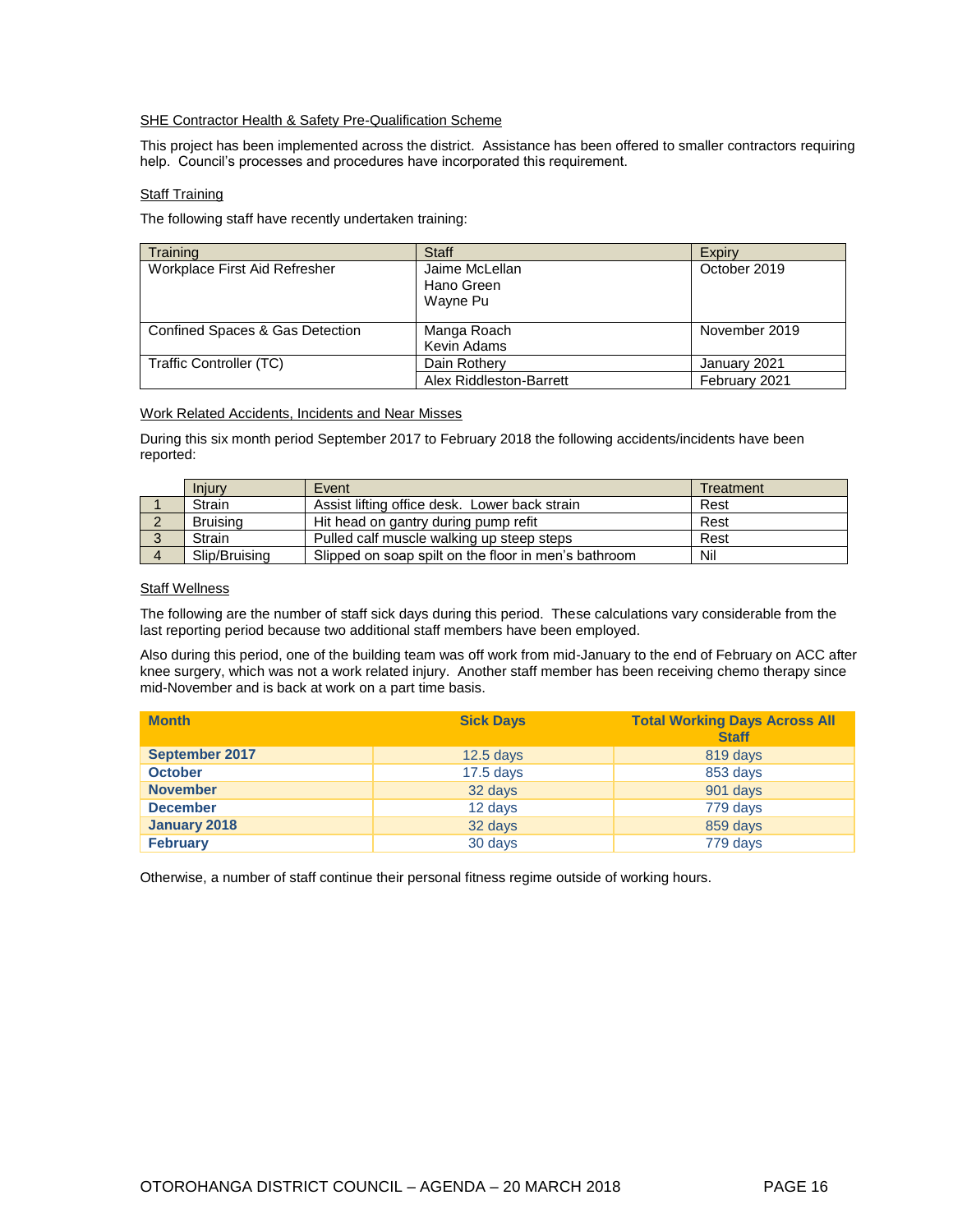## Fleet

During this six month period September 2017 to February 2018 the following accidents/incidents have been reported:

|                  | Fleet | Event                                      | <b>Outcome</b>                                    |
|------------------|-------|--------------------------------------------|---------------------------------------------------|
|                  | No.   |                                            |                                                   |
| 3 November 2017  | 158   | Bent tow bar while dumping debris          | Extension pipe secured to<br>tow bar when dumping |
| 21 November 2017 | 331   | Broken rear side window by flying stone    | Replaced                                          |
| 6 December 2017  | 146   | Brake control module on trailer            | Repaired                                          |
| 7 December 2018  | 428   | Scratch on roof caused when removing       | Noted                                             |
|                  |       | temporary flashing light                   |                                                   |
| 8 December 2017  | 158   | Brake light bulb broken                    | Repaired                                          |
| 8 December 2017  | 158   | Tyre mudflap torn off while dumping debris | New mudflap refitted                              |
| 8 February 2018  | 158   | Wiring damage to lights                    | Repaired by Auto                                  |
|                  |       |                                            | Electricks                                        |
| 14 Feb 2018      | 172   | Stone chip on windscreen                   | Replacement windscreen.                           |
|                  |       |                                            | Insurance claimed                                 |
| 26 February 2018 | 155   | Stone chip on windscreen                   | Chip repaired                                     |

The following vehicle issues have been rectified:

| Event                                                                                               |  |
|-----------------------------------------------------------------------------------------------------|--|
| The replacement chassis for the survey ute (Fleet No. 145) has been completed at a cost of \$9,292, |  |
| paid for by Council's insurance company, less Council's policy excess of \$500.                     |  |

## **Health & Safety Representative Meetings**

Staff representative meetings were held in September and November 2017, and February 2018. The current staff representatives are:

- Colin Tutty
- Hano Green
- Wendy Sewell

## External Meetings

The following meetings have been attended:

Local Authority Shared Services (LASS) Health & Safety Working Party – 18 September and 23 November 2017, and 15 February 2018.

The regional Health and Safety Management Framework document underwent an independent review. The recommendations have been incorporated into the document, which is now complete. Best Practice guides continue to be developed for attachment to this base document. It is anticipated that the document will be adopted by WLASS Board in July 2018.

**Robyn Kehoe HEALTH & SAFETY ADVISOR ENGINEERING SUPPORT OFFICER**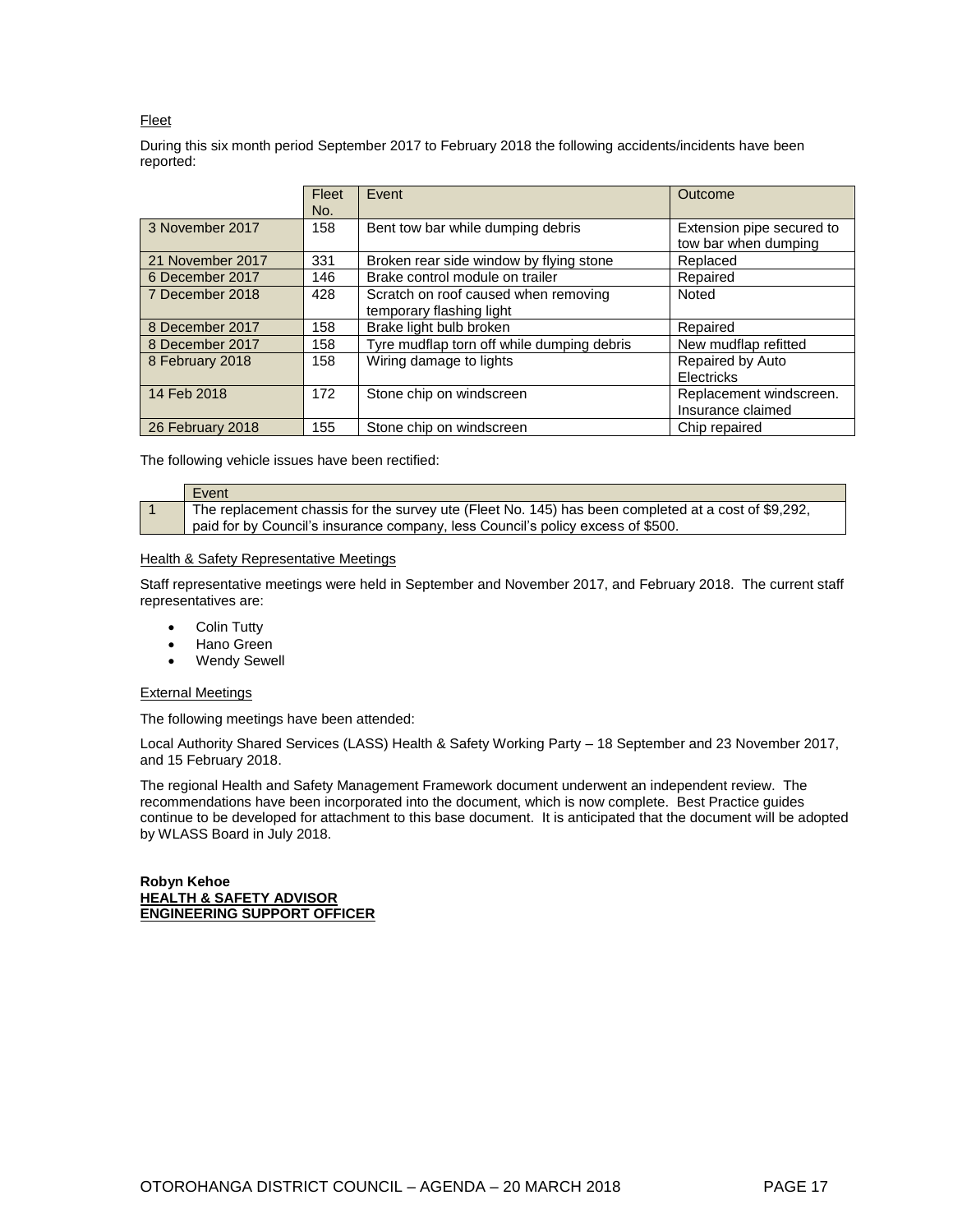## **ITEM 248 ODC MATTERS REFERRED – 20 FEBRUARY 2018**

**To: His Worship the Mayor and Councillors Otorohanga District Council**

**From: Governance Supervisor**

**Date: 20 March 2018**

## **COUNCIL**

## **19 DECEMBER 2017**

I. In a workshop meeting to give consideration to the recording of minutes of both Boards and Council.

## **CHIEF EXECUTIVE**

## **18 JULY 2017**

I. To report to the next meeting of Council on the new service agreement with the Otorohanga District Development Board.

## **LAND MANAGEMENT OFFICER**

## **20 FEBRUARY 2018**

- I. To obtain a second quote and look into design and other options for funding for a mural on the Waipapa Toilets.
- II. To speak to DOC representatives to ascertain if they have any measures in place to prevent unruly behaviour at the Arohena DOC campground.
- III. To investigate what other Councils do to keep their members appropriately informed outside of formal meetings.

## **CA Tutty GOVERNANCE SUPERVISOR**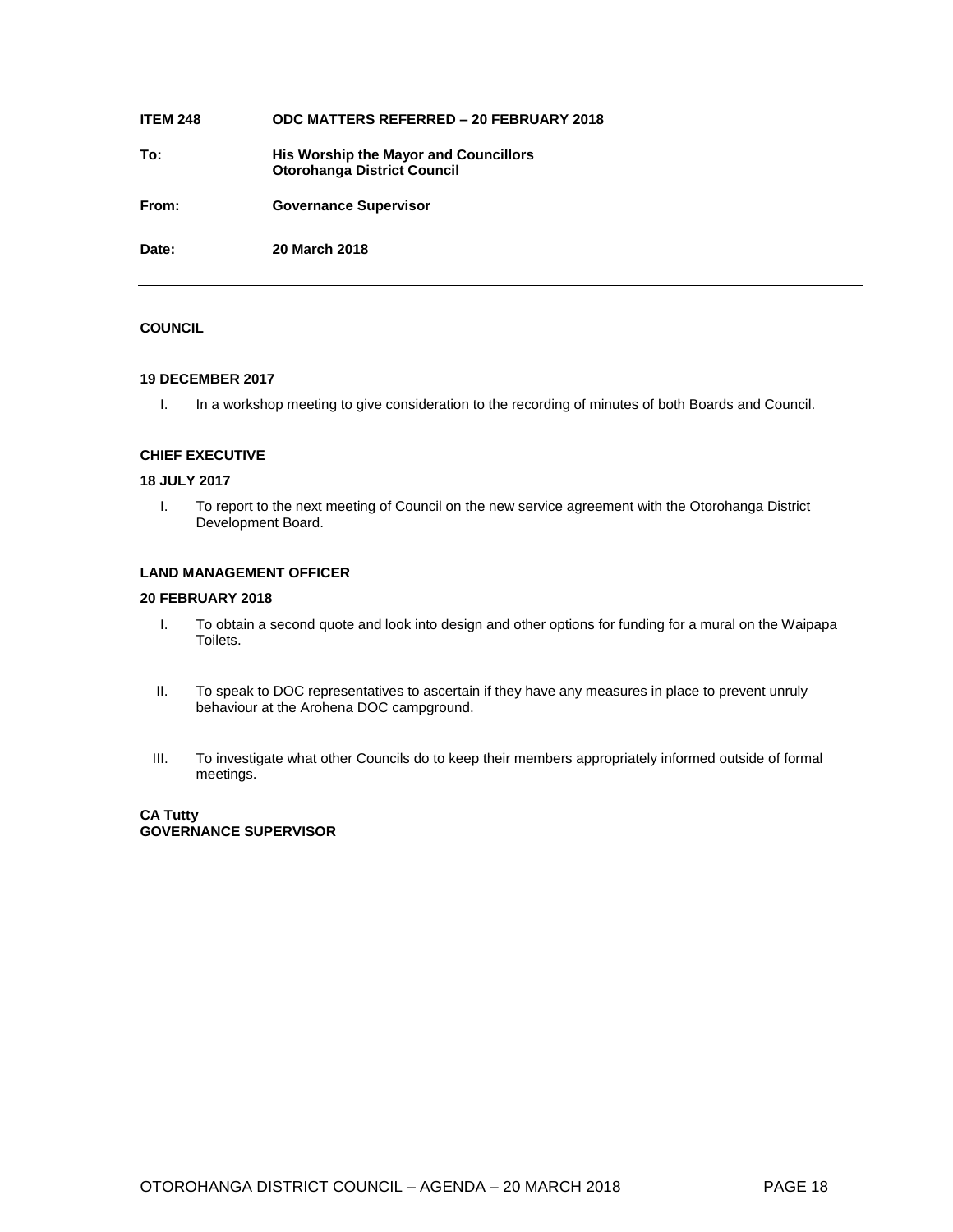## **ITEM 249 MOTION TO EXCLUDE THE PUBLIC**

**To: His Worship the Mayor and Councillors Otorohanga District Council**

**From: Chief Executive**

**Date: 20 March 2018**

Reason for Confidentiality

| <b>Grounds</b>                                                                                                                                                                                                                  | Reason                                                                                                                                                                                                                                                                                                                                                                                                                                                                                                                        |
|---------------------------------------------------------------------------------------------------------------------------------------------------------------------------------------------------------------------------------|-------------------------------------------------------------------------------------------------------------------------------------------------------------------------------------------------------------------------------------------------------------------------------------------------------------------------------------------------------------------------------------------------------------------------------------------------------------------------------------------------------------------------------|
| Section 48(1) of the Local<br>Government Official Information and<br>Meetings Act 1987, which permits<br>the meeting to be closed to the<br>public for business relating to the<br>following grounds: -                         | Subject to sections 6, 8 and 17<br>of the Local Government Official<br>Information Act 1987, the<br>withholding of the information is<br>necessary to:                                                                                                                                                                                                                                                                                                                                                                        |
| 48(1a) That the public conduct of<br>the whole or the relevant part of the<br>proceedings of the meeting would<br>be likely to result in the disclosure<br>of information for which good<br>reason for withholding would exist. | 7(2a) protect the privacy of<br>natural persons, including that of<br>deceased natural persons; and<br>7(2f) maintain the effective<br>conduct of public affairs through<br>(i) the free and frank expression<br>of opinions by or between or to<br>members or officers or<br>employees of any local<br>authority, or any persons to<br>whom section 2(5) applies, in<br>the course of their duty; or<br>(ii) the protection of such<br>members, officers, employees,<br>and persons from improper<br>pressure or harassment; |